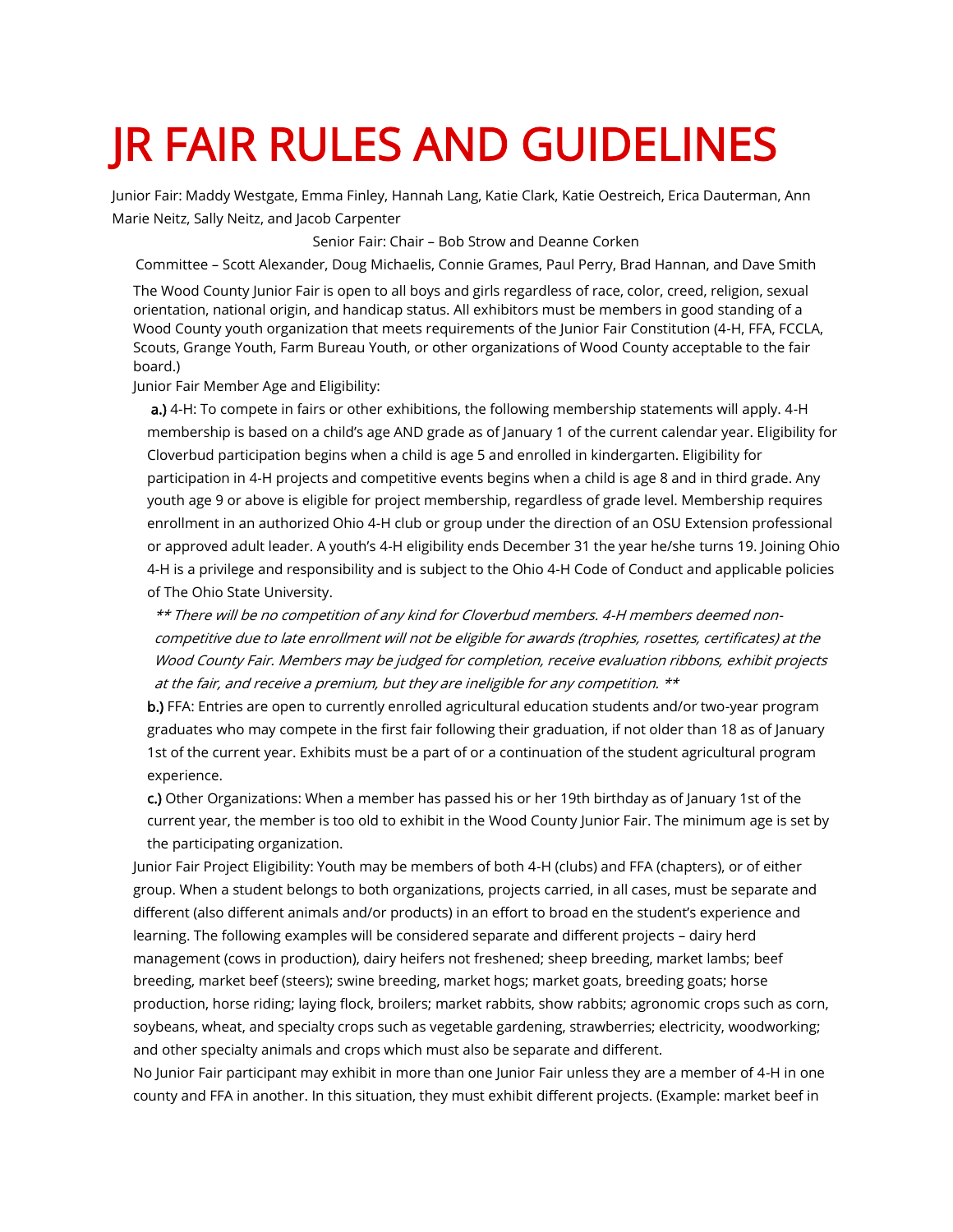one county and market swine in another.) A 4-H member is not allowed to be a member of two county 4-H programs. Youth are expected to affiliate with the youth program in the county of residence. However, in instances where youth live out of county, membership considerations will be given by the 4-H Educator/FFA Advisor only when a positive educational experience will result. An "Across County Lines" Application Form must be on file for 4-H members residing outside of Wood County. Junior Fair participants must successfully meet all requirements of their youth organization before being eligible to exhibit in the Junior Fair. Entries must be made through the local advisor. Deadline for all entries is June 1st (except rabbits- June 26). All FFA and FHA exhibitors must make entries for each project. Only those taking livestock projects need to

make entries for 4-H.

There will be no entry fee for the Junior Fair, but there will be a \$20 fee assessed per member for late entries (after June 1st) and \$100 late entry fee after July 24th.

Unless otherwise stated by the individual department, there will be a maximum of two entries in any one class per individual.

Any project made for competition or for a grade in any other activity, such as FFA, FHA, Wool Contest, school or similar organizations, cannot be used as 4-H projects. Such projects will be disqualified from judging and fair and be considered incomplete.

For each 4-H project entered, there must be a completed project record book turned in by the exhibitor for evaluation. All project books should be checked by the advisor prior to the fair.

All 4-H projects will be interview judged before the fair. A judging schedule will be mailed to 4-H Advisors. All FFA Agricultural Projects will be judged in place (no interviews) at 8:00am on the first day of the fair (Monday).

Fair Exhibit: Each Junior Fair organization, club, or chapter wishing to display projects in the Junior Fair Building will be assigned a fair booth. Depending on the number of groups, some smaller clubs may have to share a booth.

a.) Although reasonable effort will be made to protect exhibits from damage or theft, neither the Wood County Fair Boards nor OSU Extension or 4-H Committee, are responsible for the safety of any Junior Fair exhibit placed on display at the Wood County Fair. All exhibits, including livestock, are placed on display, and each junior fair member is responsible for any damage or injury which their livestock may cause to other individuals or property. Parents, please check your home-owner liability policy to see if it covers your animals on display at the fairgrounds.

b.) Entries must be in place by 9 p.m. Sunday July 31<sup>st</sup>, 2022. Junior Fair Building (booths) will be released on Sunday at 9:00 pm. All livestock projects will be released at 9:00pm on Sunday. Violations of this rule will result in a forfeiture of any premiums won by the exhibitor and may cause to be banned from the fair. All exhibits must be removed from the Wood County Fairgrounds by Monday, at 6:00 pm or they will be disposed of.

c.) All non-livestock junior fair projects must be exhibited in the Junior Fair Building during the fair to be eligible for premium.

Every exhibitor shall hold primary responsibility for their own projects and individually share the care of group exhibits as directed by their leader.

Exhibits properly entered in the Ohio State Junior Fair may be released from the Wood County Fair 24 hours prior to arrival deadline at the Ohio State Fair. Proof of entry to State Fair must be made to department chairman.

All Junior Fair livestock projects should be completely and fully owned (as evidenced by bill of sale or registration papers) including all showing rights, and in complete possession and continual care of the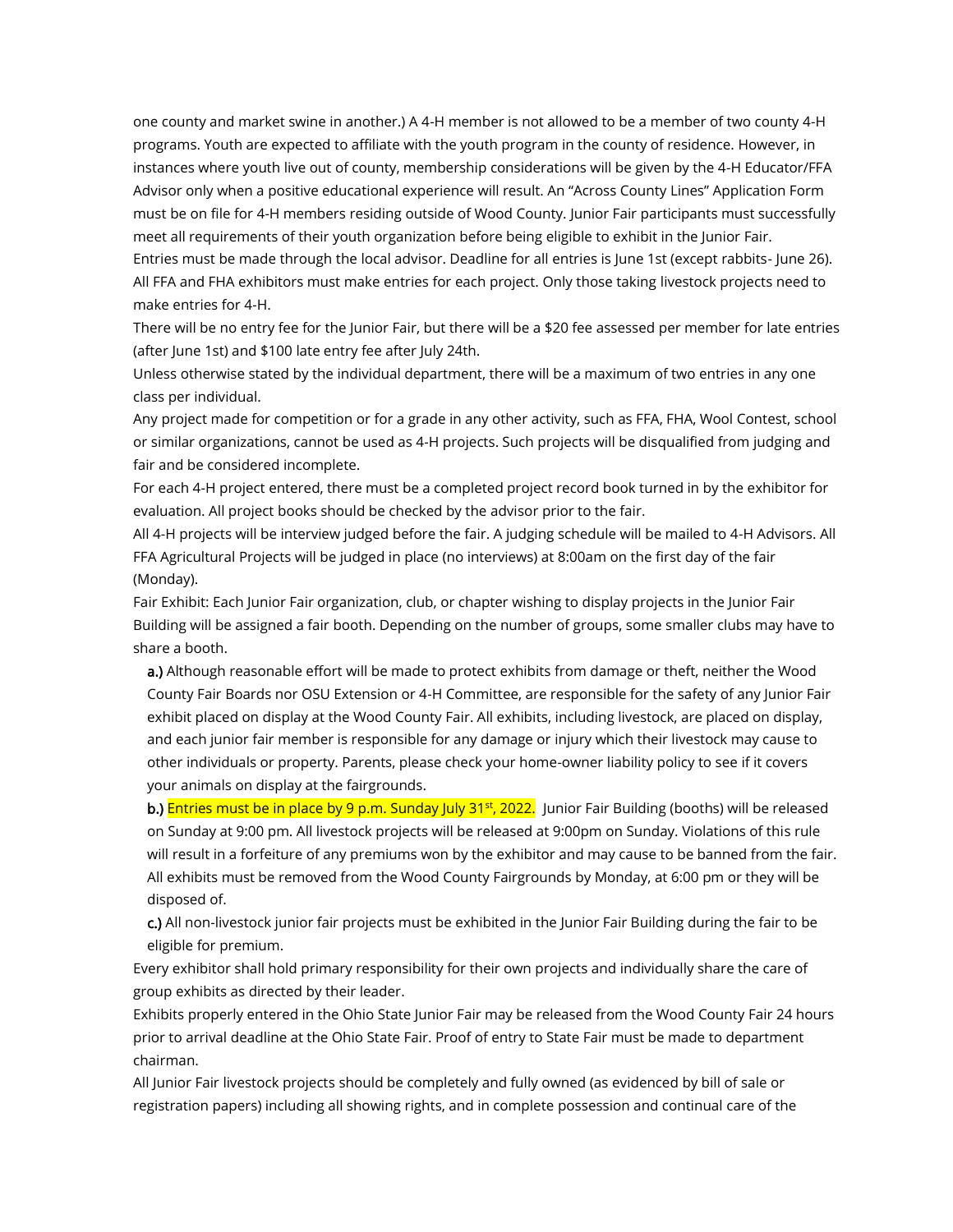exhibitor. In the case of Equine or Dairy, it may be impossible to gain full ownership of an animal. The Junior Fair members must enter into a lease agreement with the owner for equine and dairy leases, and 4-H members must have complete and exclusive showing rights during the lease/ownership time. A copy of the lease documentation must be on file with the Fair Office by June 1st. Market animals that go through the sale cannot be leased.

a.) Ownership of breeding stock will be interpreted as:

- 1.) Owned by Exhibitor
- 2.) Owned by way of immediate family farm enterprises (parent)

b.) Registration papers or ownership/lease documents will be checked at the fair.

These possession dates for Junior Fair livestock and poultry must be adhered to for eligibility at the Wood County Junior Fair.

| <b>Market Steers</b>                                       | December 4 <sup>th</sup> |  |  |  |
|------------------------------------------------------------|--------------------------|--|--|--|
| <b>Feeder Calves</b>                                       | May 7 <sup>th</sup>      |  |  |  |
| Market Lambs/Goats                                         | April 23rd               |  |  |  |
| Market Hogs                                                | lune 1                   |  |  |  |
| Rabbits                                                    | June 26 <sup>th</sup>    |  |  |  |
| Poultry Date varies depending on project (June 1st – 25th) |                          |  |  |  |
| Turkeys                                                    | May 1                    |  |  |  |
| Horses                                                     | June 1                   |  |  |  |
| Breeding Animals (Dairy, Goats, Beef)                      | June 1                   |  |  |  |
| <b>Breeding Sheep</b>                                      | lune 1                   |  |  |  |

Livestock Identification: All market livestock exhibited in the Wood County Junior Fair must conform to the county animal identification guidelines. A series of county-wide identification programs will be conducted in accordance with possession requirements and approved techniques.

| <b>Market Steers</b>                                            | Hair Sample/Eartags/Weigh-In              |                  | December 4 <sup>th</sup> |
|-----------------------------------------------------------------|-------------------------------------------|------------------|--------------------------|
| Market Hogs                                                     | Eartags/Photo & ID Form                   |                  | June 1                   |
| Market Lambs                                                    | Eartags/ Tattoo/Weigh-In                  |                  | April 23rd               |
| Rabbits                                                         | <b>Tattoo and Evaluation</b>              |                  | June 26th                |
| Market Goats                                                    | Eartags/Tattoo/Weigh-In                   |                  | April 23rd               |
| Horses                                                          | Registration/Lease Papers w/ Pict. June 1 |                  |                          |
| Dairy & Beef Feeders                                            |                                           | Eartags/Weigh-In | May 7 <sup>th</sup>      |
| All Leased Animals<br>Photo/copy of lease to Fair Office June 1 |                                           |                  |                          |

Project Substitutions: Changes in animals after the possession dates listed must be made at the discretion of the youth organization (4-H or FFA) involved. Unless identified on the specific ID Day, any animal substituted after the possession dates will be ineligible for championship classes at the Wood County Fair or the Ohio State Fair. Any market animal not participating in an ID Day, and if brought to the fair, will be ineligible for Grand or Reserve Champion. They are eligible for Showmanship. If an animal loses its ear tag following ID Day, take the tag (if found) to weigh-in at the fair for retagging.

All animals exhibited in the barns must be shown. No extra animals are allowed.

Policy Governing Drug Testing Livestock and Quality Assurance

Drug Testing:

a.) Project animals will be subject to pre-fair and fair inspection or testing at any time by designated fair officials or their representatives. Refusal to allow such inspection will disqualify the animal from exhibition at any county or state fair.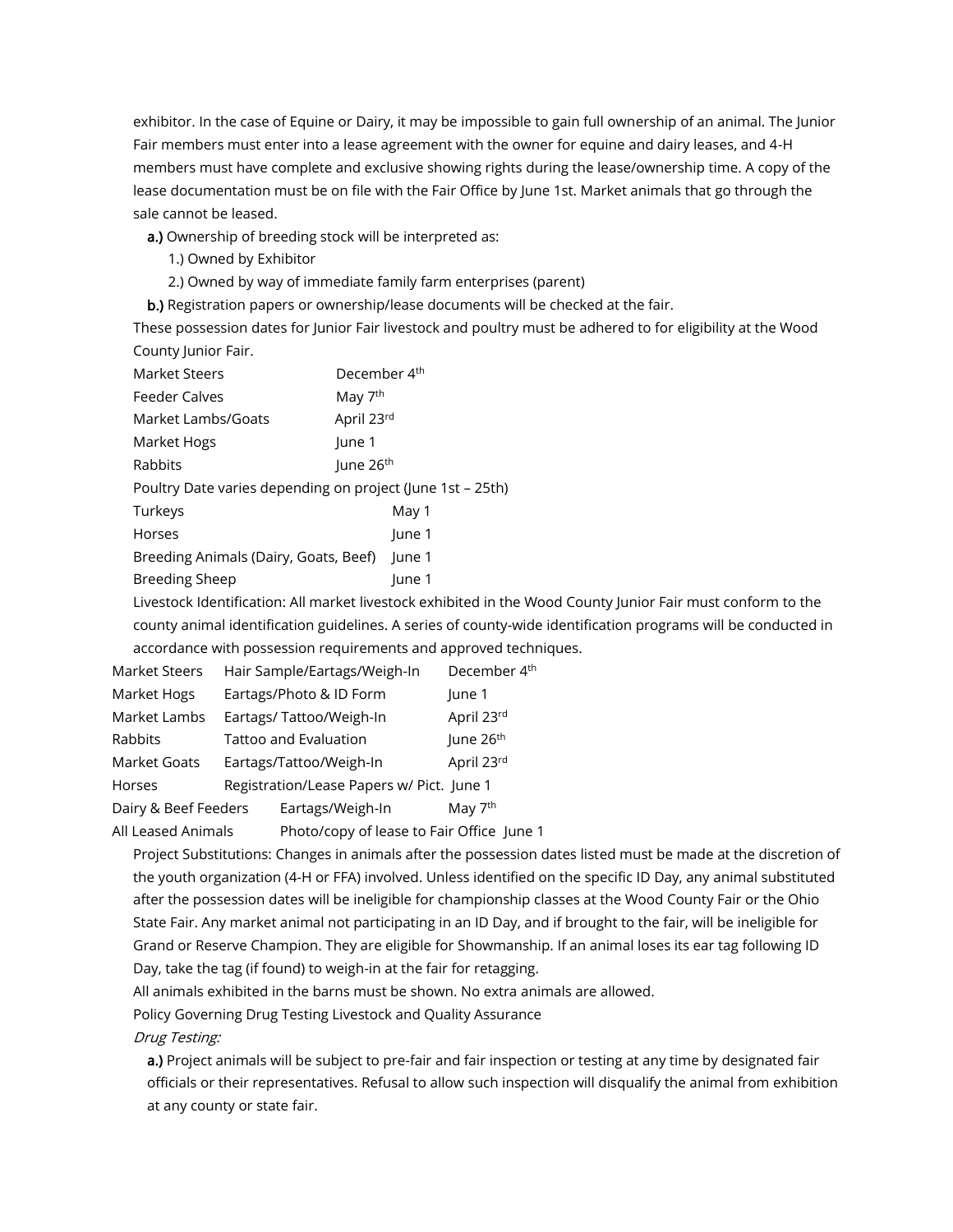b.) These animals may be tested following their specie show. Grand and Reserve Champion Market Beef and Market Heifer Grand and Reserve Champion Market Lamb Grand and Reserve Champion Market Hog Grand and Reserve Champion Market Goat Grand and Reserve Champion Cow (in milk) Grand and Reserve Champion Meat Chicken Grand and Reserve Champion Meat Turkey Grand and Reserve Champion Dairy Goat (in milk) Grand and Reserve Champion Market Pen and Single Fryer Rabbits Grand and Reserve Champion Dairy Steer Grand and Reserve Champion Market Ducks and Geese

## Quality Assurance Training:

c.) All Junior Fair market livestock, market fowl and market poultry exhibitors, and lactating dairy and goat animal exhibitors must participate in a scheduled Quality Assurance training meeting to be eligible to show at the Wood County Fair. (Livestock exhibitors to include market steer, market heifer, market hog, market lamb, market goat, market turkey, market rabbit, meat chicken (broiler), market ducks, market geese, lactating cows, and lactating goats)

d.) DUNF: All Junior Fair Market Lamb, Market Steer, Market Heifer, Market Hog, Dairy Steer, Market Goat, Lactating Cow and Goat, Market Turkey, Market Duck, Market Goose, Market Rabbit/Fryer, and Meat Chicken exhibitors are required to complete and sign the ODA provided Drug Use Notification Form at all Ohio County and Independent Fairs. All Junior Fair market and lactating exhibitors must legibly complete, sign and turn in one Drug Use Notification Form (DUNF) per animal at weigh-in of their respective species at the Wood County Fair. Forms will be reviewed by the department officials assigned to the task before sending to the Ohio Department of Agriculture.

e.) The exhibitor and the owner of an animal are jointly and separately responsibly for the completing and filing the DUNF in the manner required by law.

f.) If at any time after the DUNF is filed the information on the form regarding drug use changes or if a drug is subsequently administered, an updated DUNF shall promptly be filed with the superintendent. g.) When a DUNF submitted by the superintendent is incomplete, illegible or unsigned, neither the exhibitor nor owner shall receive any awards or participate in any shows or sales held subsequent to the

time the DUNF was to be filed.

h.) The Wood County Quality Assurance (QA) meeting is April 27<sup>th</sup> at 7pm at the Junior Fair Building. All Junior Fair members must have completed a county or club QA meeting and turned in a paper by June 10th. After June 10th and prior to July 24th, all members must pay a \$100 late fee and pass a test. After July 24th, the member is ineligible to exhibit at the fair.

i.) 4-H member (parent/guardian) are the owner/caretaker of their livestock projects and will need to obtain any VFD (veterinary feed directive) they might need to properly care for their food-producing animals. To obtain a VFD, the owner of food-producing animals must have a veterinarian-client-patient relationship (VCPR). In a VCPR, the 'client' is defined as either the owner or primary caretaker of the animals and is the person responsible for their on-going feeding and care.

Livestock entries are subject to the Ohio Livestock Inspection and Health Regulations. For more information visit the Ohio State Fair web site at www.ohioexpocenter.com.

Health Regulations: Health regulations for Junior Fair livestock shall conform to open class regulations.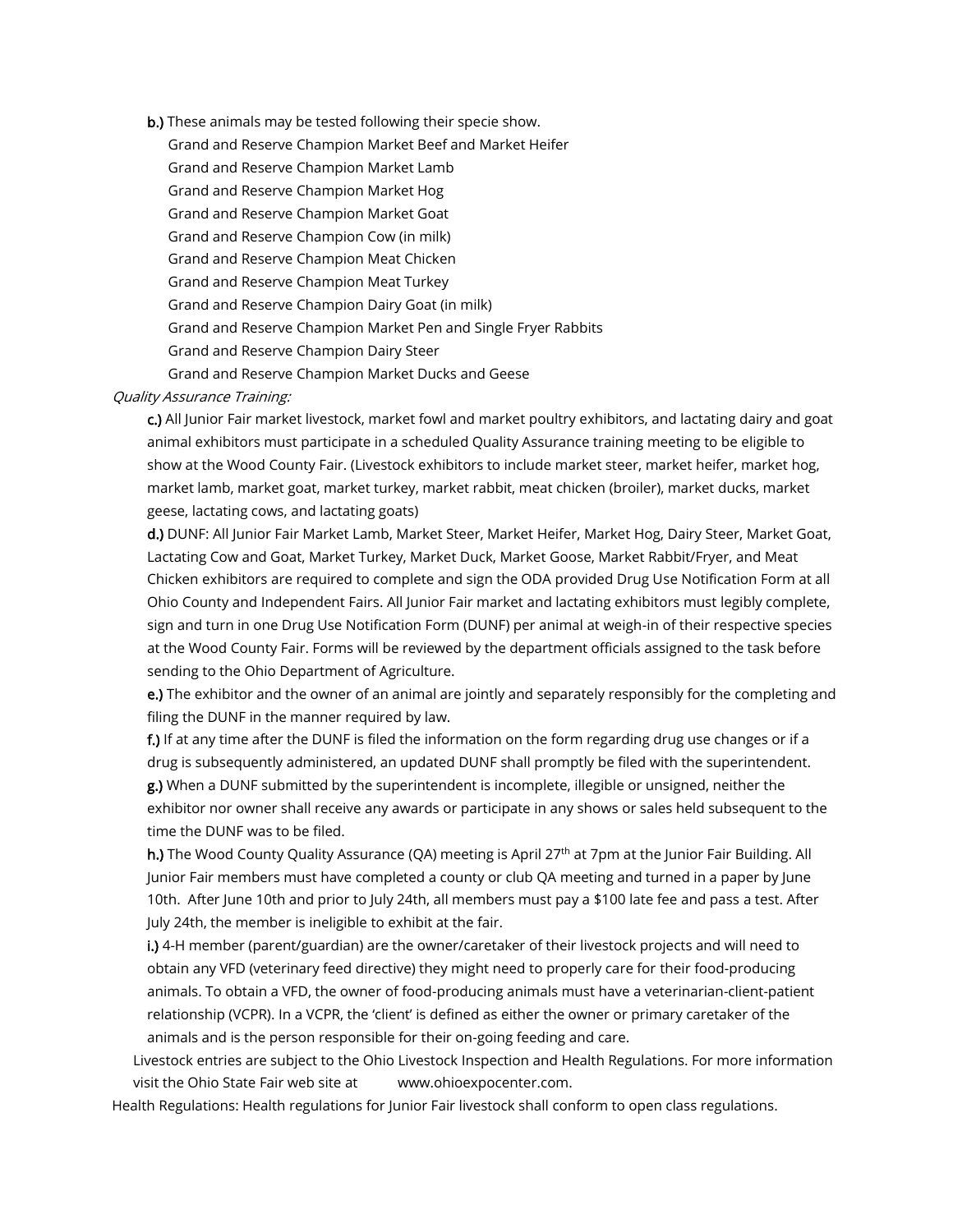Fair Veterinarian: The Wood County Fair shall contract the services with a qualified veterinarian during the week of the fair. However, if an exhibitor desires to contact a different vet, he/she may do so at their own expense. The fair vet reserves the right to charge an exhibitor for any medical or surgical supplies dispensed.

If you plan to send market beef, swine, sheep, or goat for freezer meat it must be designated at weigh in. Each Exhibitor will need to complete a provided Wood County Agricultural Society Slaughter Verification form for each animal and return the form(s) to the Wood County Fair Office in order for the Exhibitor to receive his/her premium check. If an Exhibitor chooses to take a freezer meat animal through the sale ring, he/she will receive a check for premium only (not an additional market price per pound) for that animal. Note: There may be stipulations for cut-off dates for slaughter verification.

Exhibitors of all livestock projects and all non-livestock 4-H projects that are judged by interview are expected to be with their project at judging time. Only under special circumstances may this rule be waived. See 4-H Rules on the OSU website or contact the Extension Office for further information on this rule. All exhibits will be judged in the show ring and placed. No project grades will be given at the fair. Exhibitors will receive specific evaluation or grades at pre-fair judging (Superior, Outstanding, Good, Needs Improvement).

Premiums:

a.) Premium money is paid by the Wood County Fair to exhibitors for project exhibition.

b.) The premium disbursed is based upon amounts set for each category or department on an individual or group basis.

c.) Premiums will be distributed on or after October 22nd in accordance with the 4-H Spirit Night program. 4-H club advisors or FFA advisors will distribute premiums to members in a timely manner.

d.) Not to exceed \$5.00 may be awarded for any youth exhibit which is not provided for in the premium lists of this book. Leaders of youth organizations that are interested in participating in the fair and for

which no provision is made in this book, should contact the Wood County Fair office before June 15th. Stall and Housing: All Junior Fair exhibitors are required to keep individual animals and quarters clean at all times and must assist in the general cleanliness of the barn. Failure to comply with the above rule will constitute a violation and premiums will be withheld.

Projects shall be given an appropriate place for display in the barn, building, etc. and remain in that place as directed by the department superintendent. Early dismissal may cause a ban from the fair the following year and premiums withheld.

Junior Fair Grand and Reserve Champion animals must exhibit in the Livestock Exhibition Barn within 24 hours of being selected. If the Junior Fair exhibitor chooses not to exhibit in the Livestock Exhibition Barn (within the 24 hour deadline), the exhibitor and animal will forfeit all awards (trophies, ribbons, banners, and signs), all premiums, and lose their privilege to sell in the Junior Fair Livestock Sale. Junior Fair exhibitors will then move up their animals to fill vacancies until an exhibitor is placed in the barn. The new Junior Fair exhibitor and animal will be given the awards (trophies, ribbons, banners, and signs), all premiums, and the privilege to sell in the Junior Fair Livestock Sale. The following Junior Fair Grand and Reserve Champion animals (but not limited to) must be in the Livestock Exhibition Barn:

Beef – Grand/Reserve: Market Beef; Dairy Steer; Beef Feeder; Dairy Beef Feeder

Swine – Grand/Reserve: Market Hog

Sheep – Grand/Reserve: Market Lamb

Dairy – Grand/Reserve: Dairy Heifer

Rabbit – Grand/Reserve: Pen of Three; Single Fryer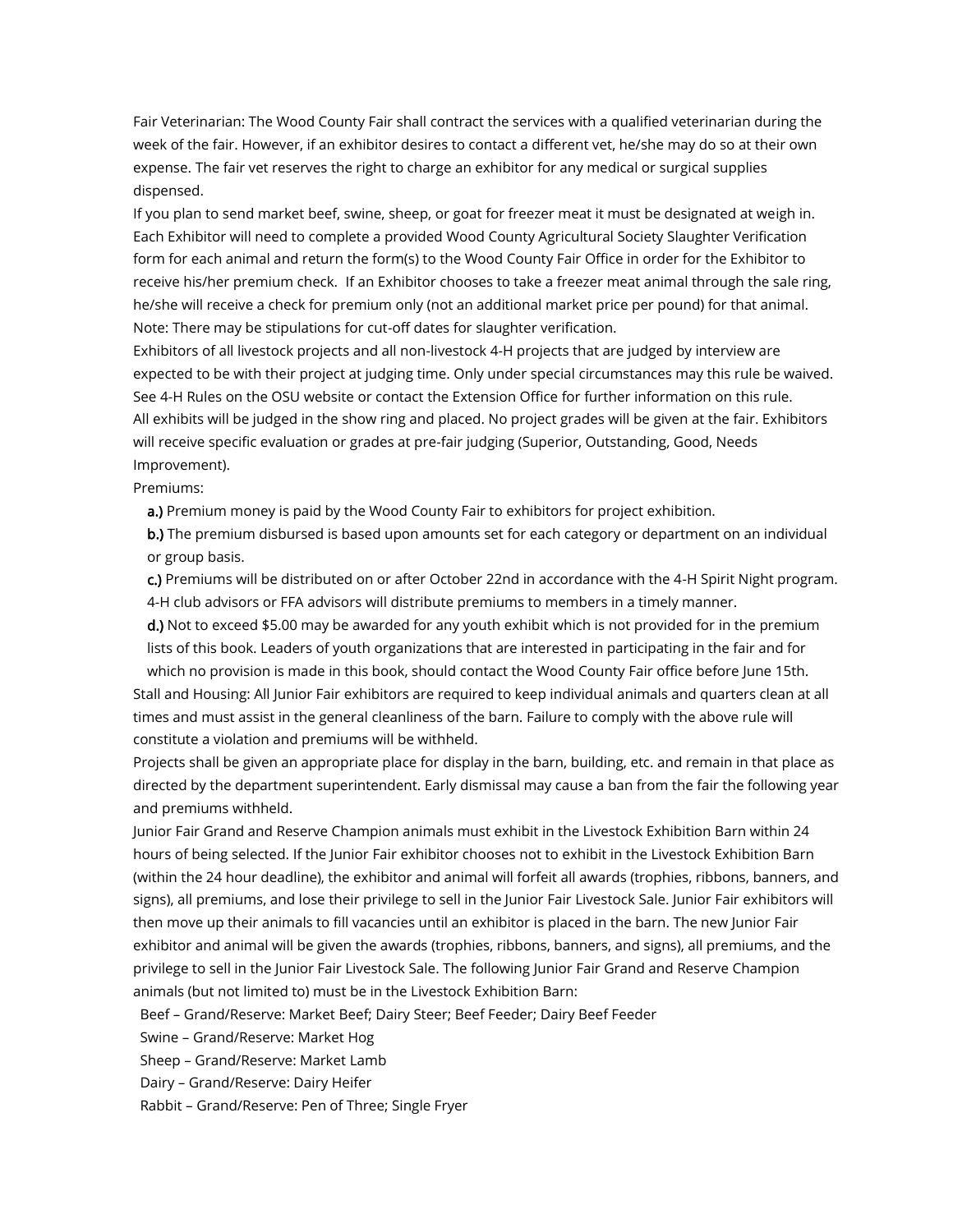Poultry – Grand/Reserve: Market Chicken; Market Turkey; Market Ducks; Market Geese Goats – Grand/Reserve: Market Goat

In order for an animal to be named Grand or Reserve Champion the following requirements must have been met:

**a.**) The animal was selected by the species judge. **b.**) The animal was exhibited in the Livestock Exhibition Barn from 10:00am to 10:00pm every day of the Wood County Fair, except the day of the Livestock Sale, within 24 hours following selection by the species judge. An animal may be exempted from this requirement for the following:

• A significant health or performance risk to the animal (includes dairy cows).

•The animal represents a significant health risk to fair visitors.

c.) Exemption is only valid if a written request meets one of the two preceding criteria and is approved by two-thirds of the governing Junior and Senior Committee members.

Failure to meet any of the above requirements will result in a loss of eligibility to be named Grand or Reserve Champion. In such a case, all animals of the species will be moved up a placing to fill the vacancy. The new Grand or Reserve Champion exhibitor and animal will be given the awards (trophies, ribbons, banners, and signs), all premiums, and the privilege to sell in the Junior Fair Livestock Sale in accordance with Rule 29.

All Junior Fair Champion and Reserve Champion livestock must remain on the fairgrounds for the duration of the Fair with the exception of the Grand and Reserve Champion Dairy Cow. Showmanship Class Specification:

a.) All showmanship classes will be determined by an exhibitor's age as of the current year.

• Senior Showmanship – 14-18 years of age

• Junior Showmanship – 9-13 years of age

1st Year Showmanship – 9-10 years of age or third grade exhibitors will compete in Junior Showmanship . 9–10-year-olds, if possible, will be in a class according to age.

b.) Sign-up for all showmanship classes will be made on the Livestock Entry Form and turned in by June 1st unless indicated otherwise in the fair book. (except rabbits- entry will be made on June 26th ID Day.) c.) All Showmanship Contest participants must show one of their own project animals which have been entered in the Junior Fair. Other family member owned livestock/birds do not count as one of their own animals.

Every livestock exhibit shall be trained, so the exhibitor has control at all times. Any livestock not trained will be sent home.

Each exhibitor must show his own animal at grading or judging time unless he has more than one exhibit to be shown at the same time or is excused in advance. In such a case another Jr. Fair member from an organized Wood County 4-H Club or FFA chapter may show for him (preferably a Jr Fair member within the family). All exhibitors must show their own animal for showmanship.

Members are responsible for the care and feeding of their livestock until it is released from the fairgrounds. Failure to do will first result in reprimand with a pink slip and if the situation persists, it will result in forfeiture of premium check or future show privileges. Members must furnish all feed and other supplies. Animal Care by Exhibitors

a.) A junior livestock show exhibitor shall be responsible for the continuous care, grooming, and preparation of the livestock entered in the junior livestock show.

b.) An exhibitor may receive assistance in the care, grooming, and preparation of the livestock entered in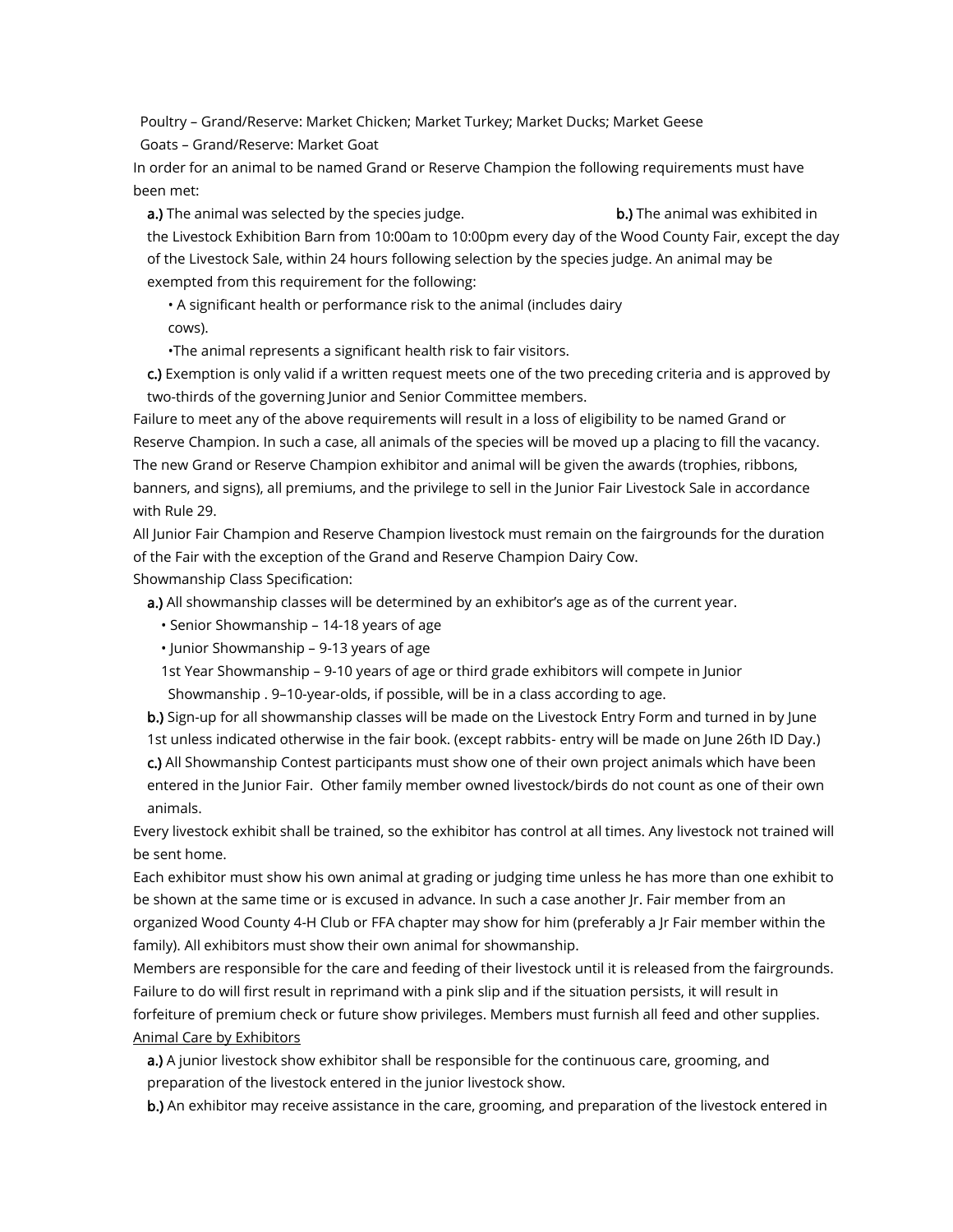the junior livestock show, provided that the assistance shall be limited to explanation or minimal demonstration provided by the following:

(1) Immediate family members of the exhibitor

(2) County-approved 4-H advisors in good standing or FFA chapter advisors of the 4-H club or FFA chapter of which the exhibitor is a current member.

(3) Veterinarians

(4) Members of the 4-H club or FFA chapter of which the exhibitor is a current member.

c.) Assistance from those listed above must be limited to guiding and teaching while not doing the actual work.

d.) All livestock exhibitors must be present, directly involved, and participating during any grooming of their animal.

e.) No person is to coach an exhibitor while the exhibitor is showing or fitting an animal in the show ring. Code of Conduct: All Junior Fair Participants and Family Members will be expected to abide by the Wood County Junior Fair Code of Conduct. Improper conduct will result in loss of Junior Fair privileges.

In caring for my livestock I will:

a.) Provide food, water, fresh bedding and care necessary to protect the health and welfare of my animals.

b.) Make timely inspections of my animals to evaluate the health and ensure that all basic requirements are being met.

c.) Ensure proper handling techniques are used to eliminate undue stress or injury to my animals. As a Junior Fair Exhibitor, I will:

a.) Be a member in good standing with the youth organization that I represent.

b.) Conduct myself in a courteous and respectful manner and exhibit good sportsmanship towards Junior and Senior Fair officials, volunteers, parents and other members.

c.) Be responsible for the care and fitting of my animals for the duration of the fair week.

d.) Respect and adhere to the rules, policies and guidelines established by the Wood County Fair.

e.) Agree to be bound by the decision of the Wood County Junior and/or Senior Fair Boards in case of any dispute arising from the interpretation or application of rules and guidelines set forth by Wood County Fair Officials.

f.) Dress for any Junior Fair event or activity must be neat and appropriate and in accordance with the dress code rule.

Dress Code Rule for All Junior Fair Exhibitors:

Livestock Shows, Sales and Interview Judging: Exhibitor must wear a collared polo or buttoned shirt with some sleeve and nice blue jeans (no rips or cut-offs and no tank-tops, t-shirts or sleeveless tops).

Horse/Dairy/Breeding Goat/Rabbit Judging: Exhibitor will follow their current show dress code rules at fair (show whites or show coats). These exhibitors may choose to follow their show dress code or, otherwise, follow this rule at Livestock Interview judging.

Miscellaneous Judging: Exhibitor must wear interview appropriate attire. This would include: dress shorts or pants/capris/skirt or dress and collared shirt or polo. No tank-tops, sleeveless shirts, t-shirts or short shorts and short skirts will be allowed.

Clothing/Nutrition Judging: Exhibitor must wear their constructed or purchased garment or garments that are interview professional. No tank-tops, sleeveless shirts, t-shirts or short shorts and short skirts will be allowed.

Consequences for not following this rule may include class disqualification or no interview until wardrobe is changed.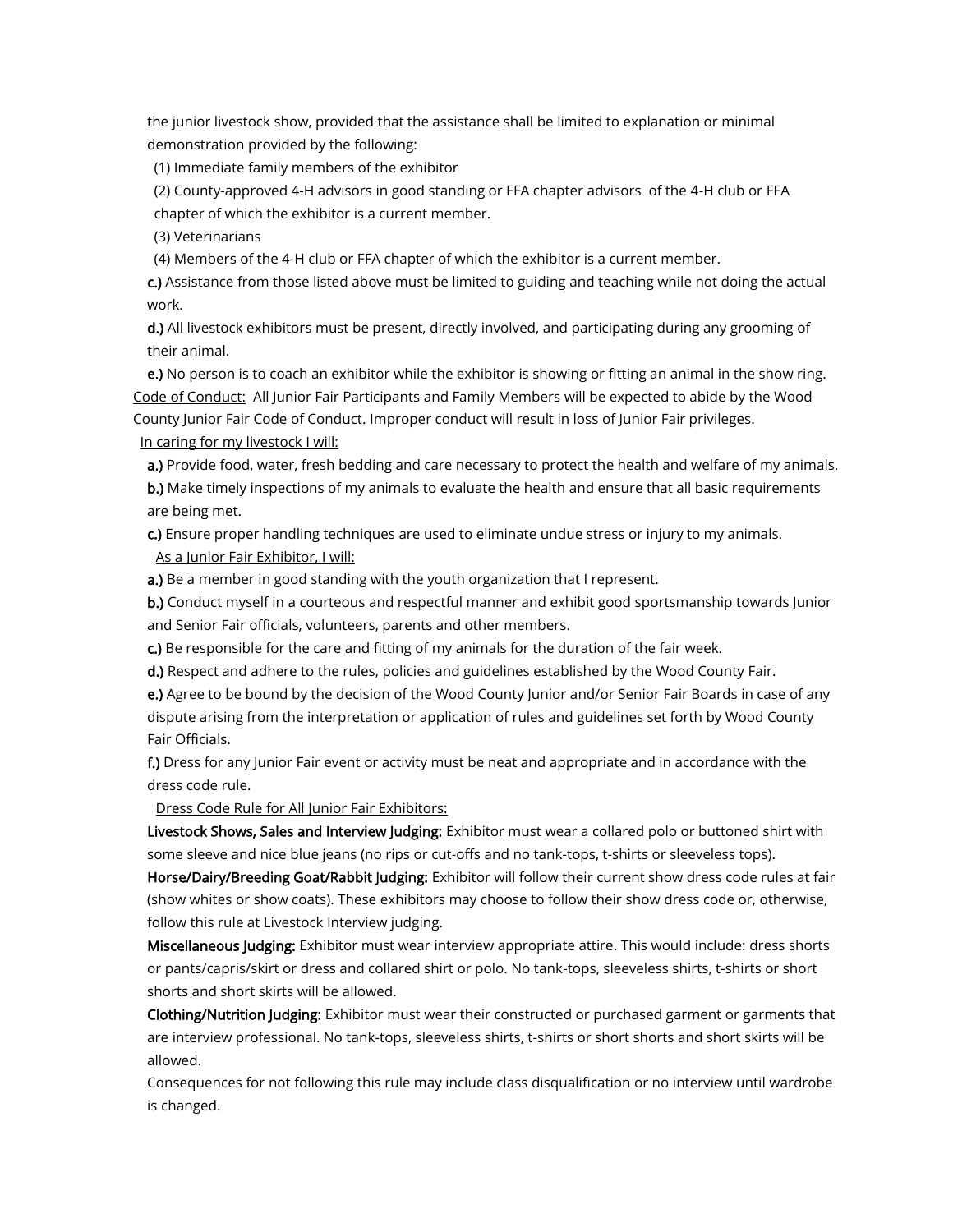g.) All participants, family members, or those acting on behalf of the family must follow the rules as set forth in the Wood County Fair Book.

h.) All exhibitors, spectators, and parents must limit comments to the judge. Only questions that seek constructive critique will be allowed. Any individual whose comments to the judge (before, during, or after the fair) disputes the judge's decision or seeks to discredit the judge in any way is subject to forfeiture of all awards. Offender(s) will be removed from the fairgrounds. The decision of each judge is final and nondisputable.

i.) Sportsmanship Rule: Verbal abuse, physical abuse or harassment toward directors, judges, ring stewards, superintendents, employees, OSU Extension staff, junior fair members, club advisors, or volunteers of the Wood County Fair will not be tolerated. You may be escorted from the fairgrounds; premiums forfeited and upon Wood County Agricultural Society Rules Committee decision, the family members may not be able to exhibit at the Wood County Fair for period of time indicated by the committee based on the severity of the situation.

Tampering and/or Misrepresentation including Grooming Practices:

a.) Tampering and/or misrepresentation as to breeding, age, ownership, custody, and any other irregularity in showing will be considered fraud and deception.

b.) To maintain a high degree of confidence and integrity in the livestock show, the Agricultural Society reserves the right to disqualify any animal fitted in an unethical manner and/or disqualify any exhibitor involved in the unethical practice. The following grooming practices are prohibited:

Any cutting or tearing of the hide or removal of tissue in any attempt to alter the shape or appearance. Using any substance to enhance or change the color of the livestock, including the livestock's hide or hooves

Adding any substance externally to build up, change or alter the shape or conformation of the livestock, including by way of example but not limited to rope, false hair, graphite, hemp, and powders;

Pigmented grooming aides or materials; and

Slick clipping or body shaving of market hogs except on the ears and tails.

Attempts to disrupt or change normal dental development.

c.) The use of spanking or beating with hand or object or icing to enhance firmness will be considered deception. Applying any electrical, mechanical, or other appliance that enhances, transforms, or changes the true conformation, configuration, or appearance of the livestock, unless prescribed by the exhibition veterinarian:

Plugging of teats;

Sealing of teats using unapproved substances or for longer than eighteen hours using approved substances;

Injecting material into udders or teats for non-medical purposes or otherwise artificially modifying the appearance or conformation of the udder or teat;

Using ice, ice packs, cold packs, or cold compresses internally or externally other than in accordance with paragraph (S) of rule 901-19-12 of the Administrative Code;

Using a stomach tube or pump for any purpose other than for the relief of gas on the day of exhibiting; Drenching of livestock at an exhibition is prohibited except as permitted under paragraph (Q) of rule 901- 19-12 of the Administrative Code

d.) The use of unapproved drugs is prohibited.

e.) All exhibitors, their immediate family and any other parties involved in the unethical fitting and showing of an animal will be barred from exhibiting or showing at this fair and will forfeit all premiums,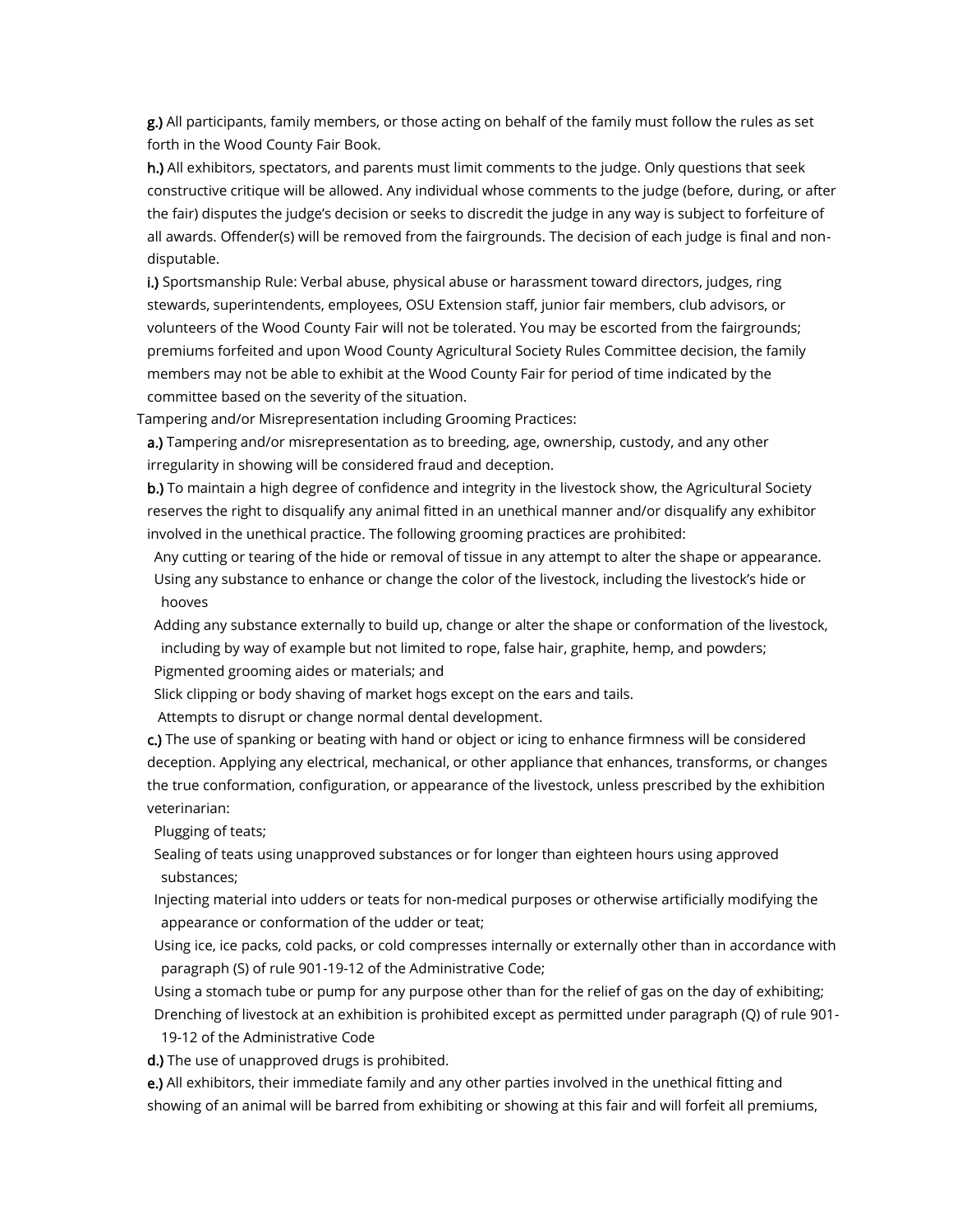prize money and awards won in any junior fair and/or open class divisions.

f.) Should fraud or deception, and proof, as determined by the Agricultural Society, be discovered after the animal or animals have been shown and prior to the sale, such animal(s) shall not be permitted to sell. The animals placing next in line at the show shall move up.

g.) Should a violation be discovered after the sale, all sale money shall be returned to the buyer and the animal, carcass or carcass value shall be returned to the exhibitor. All placings in show will stand. NO animals will move up. Any carcass suspected of being tampered with or suspected of containing drugs will be detained until the investigation is complete.

h.) If the carcass is condemned at the packing plant for any reason, it shall be grounds for disqualification in the on-foot and carcass division of the show. Additionally, all premiums and sale money shall be forfeited and the loss of the animal be incurred by the exhibitor.

Protests and Appeals:

a.) Protests must be made in writing within 24 hours after discovering alleged violation, signed by the parties making protests, and filed with the Wood County Agricultural Society Fair Office, accompanied by a protest fee of \$100 which will be retained by the Society if the protest is not sustained. The Rules Committee will hear the protest and announce its decision immediately to the Executive Committee who in turn will make a board presentation if necessary. The final decision shall be released within 30 days of the infraction.

b.) Junior and Senior Fair Board Rules Committee and department heads under protest, maintain the right to use any reasonable means to investigate any allegations, formal or informal, part of or pertaining to Junior or Senior Fair matters. If protest is found invalid, the deposit will not be refunded.

c.) Procedures used to determine a rule violation: (See Procedures for Conducting Administrative Hearings in the Wood County Fair Book.)

Penalties or Disqualifications:

a.) All exhibitors, parents, and public must abide by the rules of the Junior and Senior Fair or will be asked to leave the grounds, forfeit any premiums and awards, and will be subject to further sanctions appropriate to the offending actions.

b.) No exhibitor, their immediate family, or any other party involved in unethical practices shall be permitted to exhibit at the Wood County Fair, having been banned for disciplinary or ethical reasons from other county, independent, or state fairs for a period commensurate with the ban.

c.) Disciplinary action by a sponsor against a person for a violation of sections 901.70 through 901.76, inclusive, or 2925.04 of the Revised Code or chapter 901-19 of the Administrative Code shall be given full faith and credit and shall be honored at all exhibitions.

d.) A person who has been convicted of violating section 901.70 through 901.76, inclusive, or 2925.04 of the Revised Code or chapter 901-19 of the Administrative Code shall be prohibited from participating in any exhibition for a minimum period of three years.

Horse Safety and Ethics: All first year 4-H horse project members are required to certify for quality assurance by attending the Horse Safety & Ethics meeting on April 30th at 7:00pm at the Junior Fair Building. After April 30th and until July 24th there will be a \$20 fine and written assignment. After July 24th, the member will be ineligible to exhibit a horse at the fair.

Horse Helmet Rule:

a.) All youth age 19 and under, participating in any 4-H equestrian activity, are required to wear properly fitted protective headgear which meets or exceeds current ASTM (American Society for Testing and Materials) / SEI (Safety Equipment Institute) standards with the chin harness securely fastened at all times